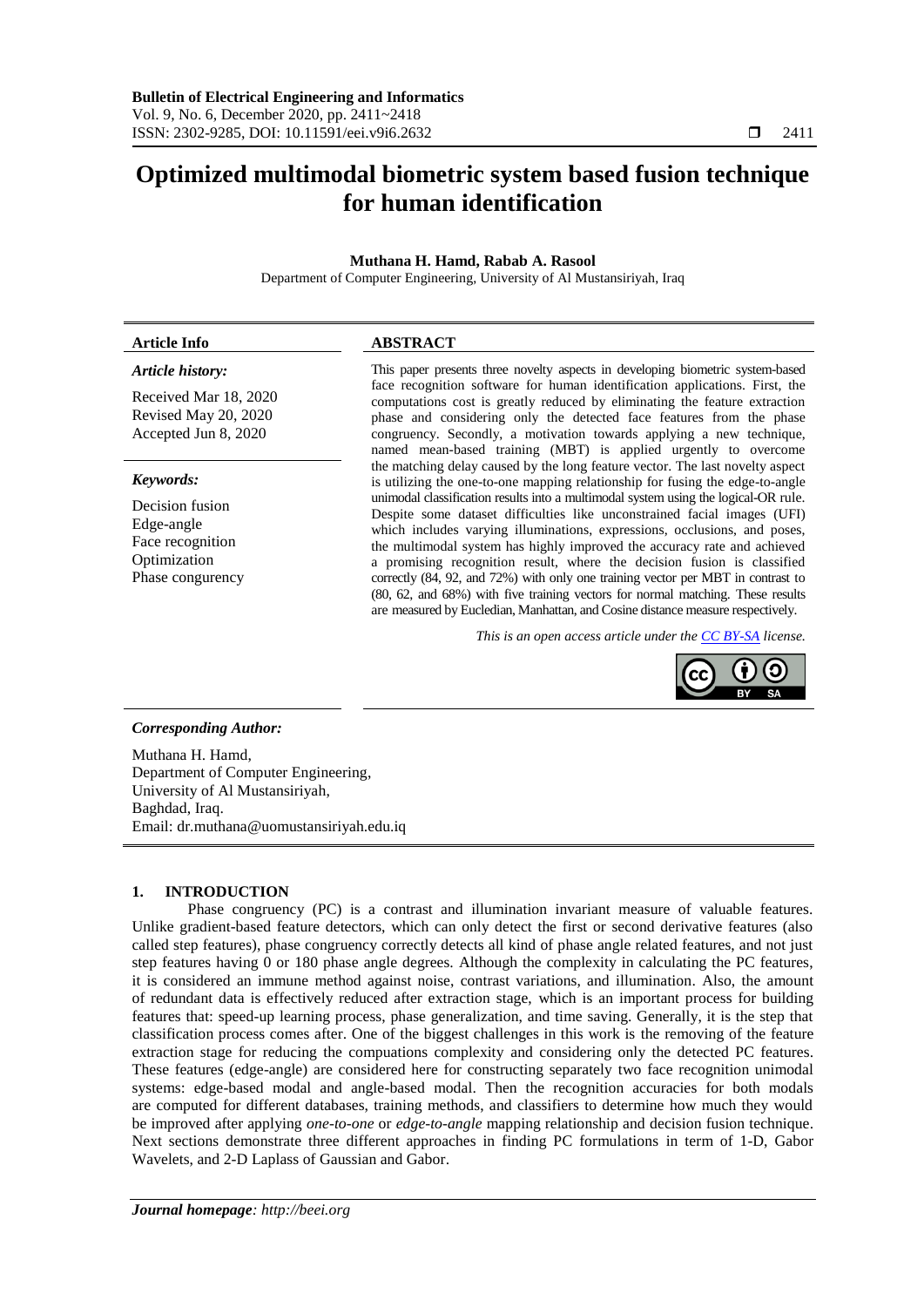#### **2. RELATED WORKS**

P. Kovesi was the most interested in the PC field since 1999, a calculation for 1-D signal was extended to 2-D images using wavelet high-pass filters to obtain image information at different scales where a universal threshold value over wide class of images was applied [1]. The advantages of using PC over Canny edge detectors was explained and approved using standard images [2]. PC-based face recognition technique for improving the recognition rates of the faces that are affected due to varying illuminations, partial occlusions, and varying expressions was proposed and implemented [3]. A descriptor based on the PC concept, called histogram of oriented phase (HOP) was applied to depict and represent the human objects more efficiently than the gradient based approach [4]. A modular kernel eigen spaces approach was implemented on the PC images to localize nonlinear feature selection procedure to help overcoming the bottlenecks of illumination variations, partial occlusions, and expression variations [5]. A 2-D multi-scale phase congruency (2D-MSPC) software for detecting and evaluation of image features could appropriately tune many parameters for optimal image features detection, these parameters are optimized for maximum and minimum moments [6]. A modified algorithm of PC to locate image features using Hilbert transform was implemented and the local energy was obtained by convoluting original image with two operators of removing direct current (DC) component over current window and 2-D Hilbert transform respectively. The local energy was divided with the sum of Fourier amplitude of current window to retrieve the value of PC [7]. A quality matric for evaluation of different video fusion methods using set of predefined 3D Gabor filters was employed to compute the spatial temporal PC for input and fused videos [8].

The local binary pattern (LBP) on the ultra sound (US) medical images after computing their PCs was used to improve the reliable feature point localization [9]. The multi-focus image fusion applied new fusion rule and complex Gabor wavelet to obtain the benefits of PC sharpness in finding new focus measure [10]. Two different multi-spectral image fusion rules for nonsubsampled contourlet transform (NSCT) was introduced with: PC, principle component analysis (PCA), directive contrast, and entropy for developing integrity model [11]. A fusion of the bio-medical images and guided filter was implemented by decomposing the bio-medical images into two sub-bands using the non-subsampled contourlet transform. The guided filter was very effective in extracted the high frequency details for obtaining the final fused image in spatial domain [12]. The edges in the liver image was enhanced by improving the segmentation accuracy. The sum modified Laplacian (SML), contrast features measure, and non-subsampled shearlet transform (NSST) were integrated to reconstruct a model for better fusion of edge information [13]. Pearson correlation coefficient and Spearman rank order correlation coefficient [14] were used to evaluate the performance of the proposed metric. The proposal developed a novel image quality and metric as a set of ten extracted features from each distorted image, then relevance vector machine algorithm (RVM) was used to learn the mapping between the human opinion scores and combined features. A novel descriptor using multioriented PC and magnitude information was presented to show the advantages of the histograms of oriented magnitude (HOM) and Histograms of oriented phase congruency (HPC) combination, also it confirmed that the histograms of oriented magnitude and phase congruency (HOMPC) was so superior to the local feature in the state-of-the-art descriptors. Three datasets were composed of multi-sensor remote sensing images obtained from satellite platforms, unmanned aerial vehicle, and unmanned ground vehicle [15]. An immune model of PC against illumination and contrast variation was developed. An obtained result from variety of remote sensing images showed an excellent performance against the local invariant and robust of the model to both geometric and radiometric changes [16]. The negatively impact was avoided using the same fusion rule on different scales, also a Gaussian filter with multi-scale decomposition (MSD) of total variation (TV) and PC were proposed for designing the modal [17].

#### **3. PHASE CONGRUENCY MEASURES**

Three different methods are presented in the following sections to determine a new operator that emploies the phase congruency principle moments for computing the edge and angle information which is invariant to the image contrast, noise, and illumination. [18-20]:

#### **3.1. Fourier transform**

The fourier series is expanded at some location point, *x* to define the one-dimension phase congruency function. Features are detected by founding the Fourier components that has maximum phase, as in (1) [1, 2].

$$
PC(x) = max_{\overline{\emptyset}(x) \in [0,2\pi]} \left( \frac{\sum_{u} |F p_u| \cos(\emptyset_u(x) - \overline{\emptyset}_u(x))}{\sum_{u} |F p_u|} \right) \tag{1}
$$

Bulletin of Electr Eng & Inf, Vol. 9, No. 6, December 2020 : 2411 – 2418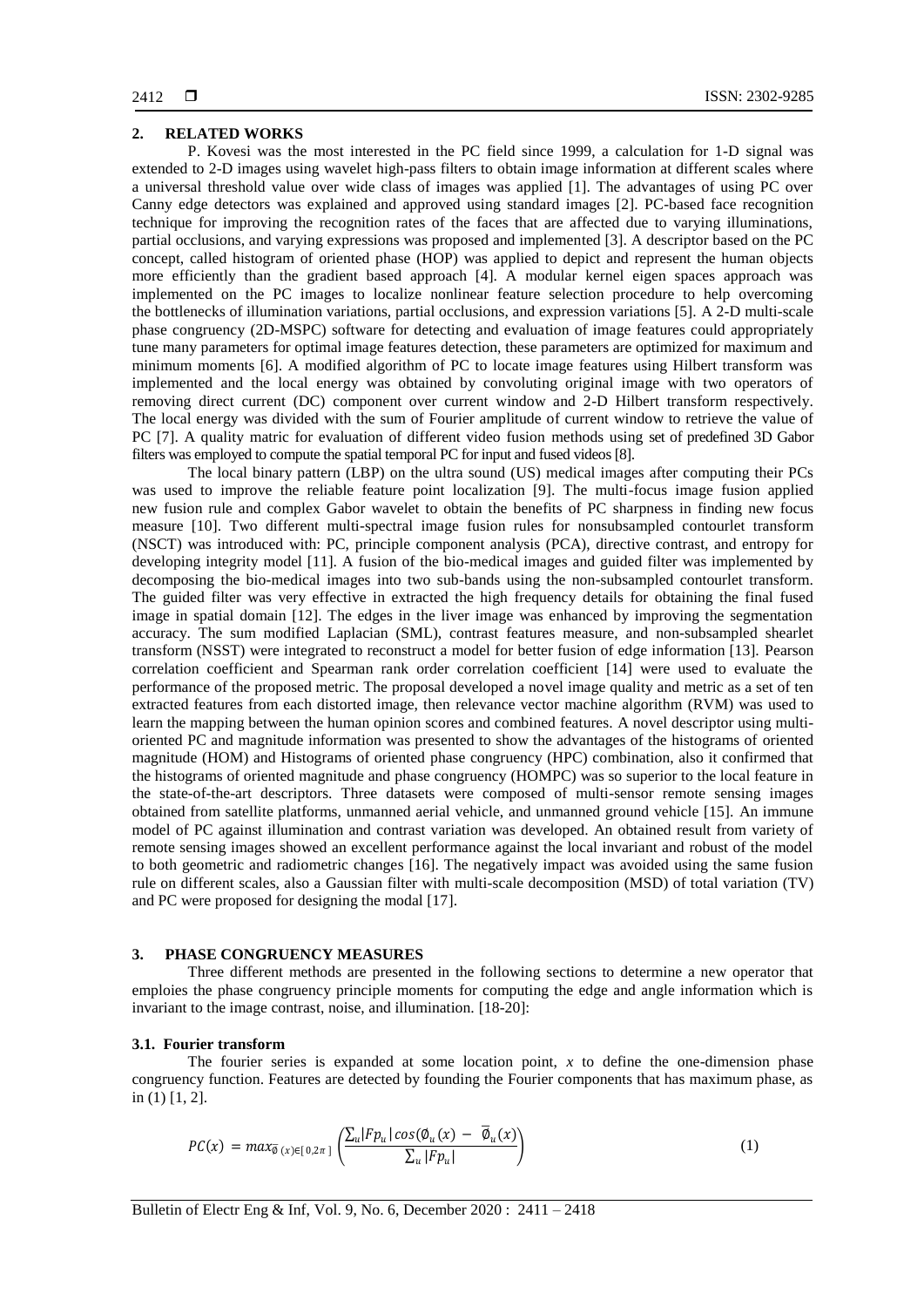Where:  $\Phi_u(x)$  and  $\overline{\Phi}_u(x)$  are the local and mean phase angles of the frequency component  $F_{u}$  at *x* respectively. The aim is to maximize Equestion (1) by maximizing the amplitude weighted mean for local phase angle for all considered Fourier points of  $\overline{\phi}_u(x)$ . Hereby, phase congruency is a rather difficult quantity to be computed, as finding where phase congruency is a maximum is approximately equivalent finding where the weighted variance of local phase angles, relative to the weighted average local phase, is a minimum [1, 2].

#### **3.2. Wavelet transform**

The phase congruency in (1) is sensitive to the noise and it is not well localized because the measure changes with the difference in phase not in the small responses or  $F_{\nu}$  magnitude, so for small angle value (converges to zero), the  $cos(\theta) \approx 1 - \frac{\theta^2}{2}$  explains how phase difference effects the weighted magnitudes  $|F_{p_u}|$ . So, an alternative approach is needed to find a maximum local energy as phase congruency is directly proportional to it [2]. The phase congruency performance is improved with presence of noise. The convolution of a signal, *I(x)* with a set of cosine and sine Wavelets at scale *m* will deliver the even and odd components at the  $m<sup>th</sup>$  scale. The amplitude of this transformation is the local energy  $A_m(x)$  as explained in (2, 3, 4, 5, 6 and 7) [21, 22]. The phase congruency measurement is defined in (8).

$$
[e_m(x), o_m(x)] = [I(x) * M_m^e, I(x) * M_m^o]
$$
 (2)

$$
A_m(x) = \sqrt{e_m(x)^2 + o_m(x)^2}
$$
 (3)

where:

: is the one-dimension signal, : are the cosine and sine Wavelets at the *m th* scale respectively, : are the even and odd components, : is the local energy or the amplitude of transformed results, so the total energy *A* is:  $I(x)$  $M_m^e$ ,  $M_m^o$  $e_{m}(x)$ ,  $o_{m}(x)$  $A_m(x)$ 

$$
\sum_{m} A_m(x) \approx \sum_{m} \sqrt{e_m(x)^2 + o_m(x)^2} \tag{4}
$$

Let, 
$$
F(x) \approx \sum_{m} e_m(x)
$$
 (5)

and 
$$
H(x) \approx \sum_{m} o_m(x)
$$
 (6)

Where 
$$
E(x) = \sqrt{F(x)^2 + H(x)^2}
$$
 (7)

$$
PC(x) = \frac{E(x)}{\sum_{n} A_n(x) + \varepsilon}
$$
\n(8)

*ɛ*: is a small value between 0 and 1

#### **3.3. Two-dimensional log-Gabor**

The extension of frequency domain considerations to 2D image was made up by convolving set of frequency domain constructed filters with an image. So, a construction of Fourier domain filter like log-Gabor function is very suitable as it has complementary spreading functions and singularity at DC frequency. Starting from the low-pass Gaussian filter g with *K* different orientations has a transfer function defined in (9) [18, 19, 21, 23, 24].

$$
g(\theta_0, \theta) = \frac{1}{\sqrt{2\pi}\sigma_s} e^{-\frac{(\theta_0 - \theta)^2}{2\sigma_s^2}}
$$
\n(9)

where,

 $\theta$ <sub>0</sub>,  $\theta$  *:* are the orientation and angle of the local orientation respectively

 $\sigma_{\rm s}$ : controls the spreading around the orientation  $\theta_0$ 

*Optimized multimodal biometric system based fusion technique for human identification (Muthana H. Hamd)*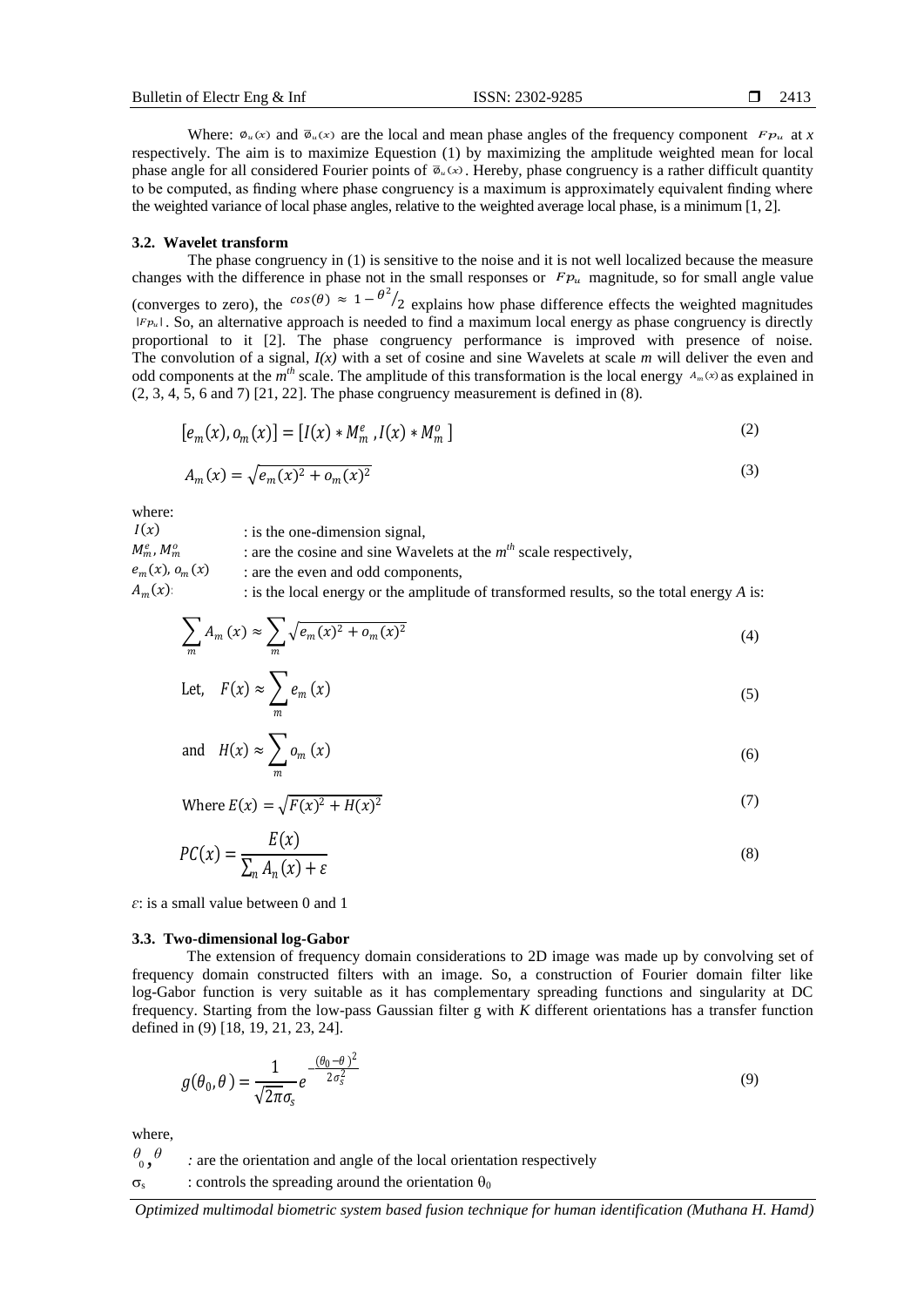The Laplace of Gaussian log and Gabor band-pass filter *g* have spreading function  $lg(\omega, \omega_m)$  with M different scales as defined in (10).

$$
Ig(\omega, \omega_m) = \begin{cases} 0 & \omega = 0\\ -\frac{(\log(\omega/\omega_m))^2}{2(\log(\beta))^2} & \omega = 0\\ \frac{1}{\sqrt{2\pi}\sigma_s}e & \omega \neq 0 \end{cases} \tag{10}
$$

where,  $\omega$ ,  $\omega_m$ : are the scale and the center frequency at this scale respectively,  $\beta$ : controls bandwidth at this scale,  $\beta = k/\omega_m$ , the functions combination will result a 2D filter 12D which works at different scales and orientations as in (11).

$$
12Dg(\omega,\omega_m,\theta_0,\theta) = g(\theta_0,\theta) \times Ig(\omega,\omega_m)
$$
\n(11)

so, the convolution of this filter with image  $I(x, y)$  delivers the phase congruency measurement at M scales after inversing the fourier transformation,

$$
E(m)_{x,y} = 3^{-1} (I2Dg(\omega, \omega_m, \theta_0, \theta))_{x,y} * I_{x,y}
$$
\n
$$
(12)
$$

$$
PC_{x,y} = \frac{\left| \sum_{m=1}^{M} E(m)_{x,y} \right|}{\sum_{m=1}^{M} \left| E(m)_{x,y} \right| + \varepsilon} \tag{13}
$$

### **4. UNIMODAL SYSTEMS DESIGN**

Two unimodal systems based face trait are designed, the first one is edge-based modal and the second one is angel-based modal. Figure 1 is an example of PC outputs applied on four dataset images with their edge-gradient and angle-gradient features, where the source code in [25] is applied with its experimental optimum parameters to compute the PC feature matrices. The tuned parameters include: no. of wavelet scales=4, no. of filter orientations=6, min Wavelength scale filter=3, ratio of the standard deviation of the Gaussian=0.55, filter orientations to the Gaussian standard deviation ratio =1.2, standard deviations of noise threshold point=2.0. The two modals experience serious challenge in the matching time causes by cancelling the feature extraction phase. Therefore, a new modification toward determining the mean vector for each class in the training datasets is turned on as explained in the next section.



Figure 1. Phase congruency feature detection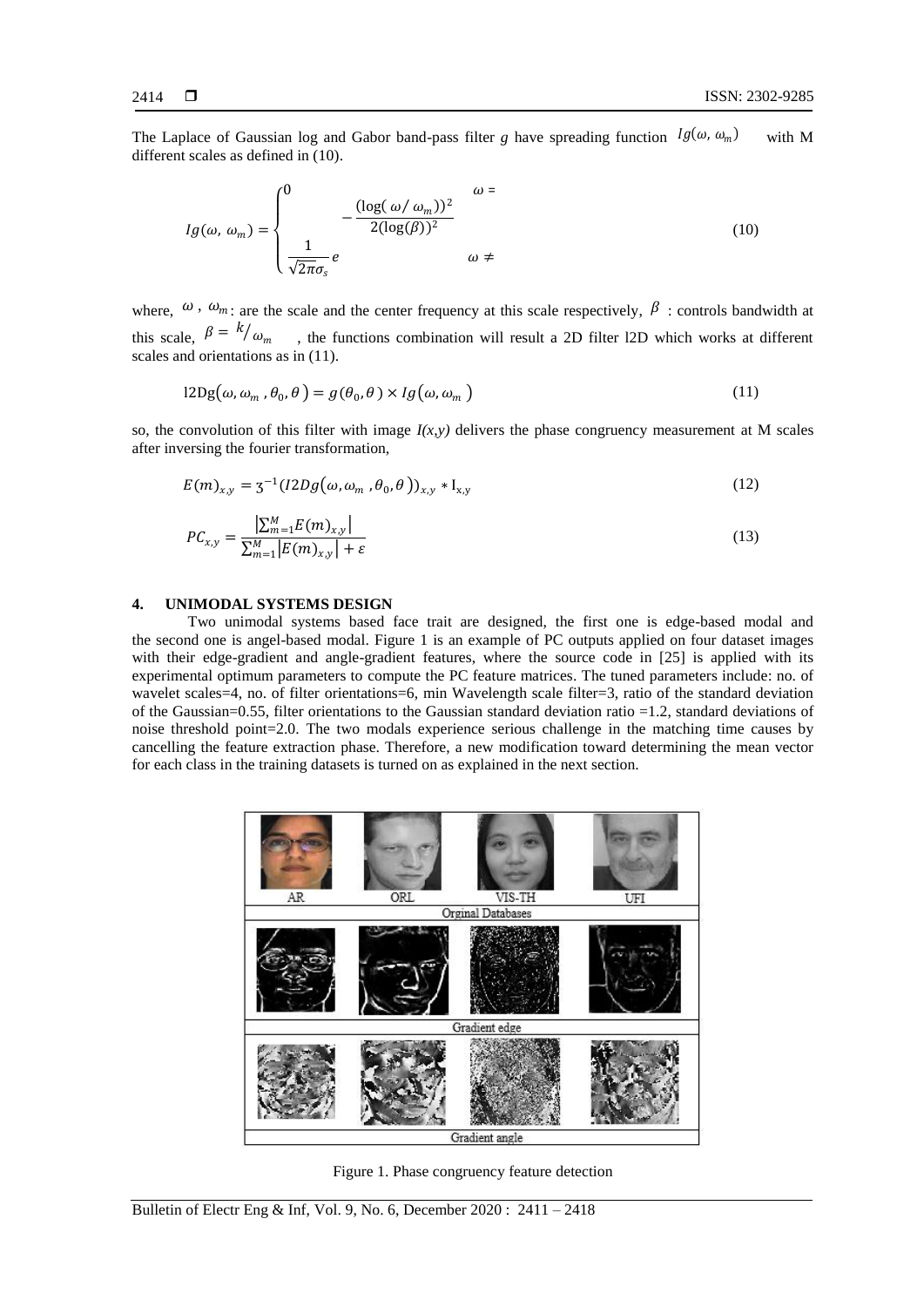## **5. MEAN-BASED TRAINING**

The MBT vector can be calculated directly during system running as explained in (14), For purpose of comparison and performance evaluation, matching stage is implemented in both modes: normal matching and MBT matching. Hereby, each unimodal system will output forty-eight classification results comes from: 4 databases  $\times$  2 unimodals (edge and angle)  $\times$  2 training-modes (MBT and normal)  $\times$  3 classifiers, as detailed in Figure 2. The recognition rate is calculated at minimum equal error rate (EER) value that resultant from intersection of false acceptance rate (FAR) and false rejection rate (FRR) curves. The four databases specifications are tabulated in Table 1 for farther explaination.

$$
\overrightarrow{MBT} = \frac{\sum_{i=0}^{n} \vec{v}_i}{n}
$$
\n(14)

where,  $\dot{v}_i$ : is a machine column vector, and *n* is the number of training vector in a class.

| Table 1. Face databases describitoris |          |            |                 |               |                 |  |
|---------------------------------------|----------|------------|-----------------|---------------|-----------------|--|
| Database                              | Subiects | Test image | Training images | Total samples | Image dimension |  |
| AR                                    | 50       |            |                 | 250           | 120x165         |  |
| ORL                                   | 40       |            |                 | 320           | 112x92          |  |
| VIS-CH                                | 40       |            |                 | 400           | 225x321         |  |
| UFI                                   | 50       |            |                 | 250           | 128x128         |  |

Table 1. Face databases descriptions

### **6. DECISION FUSION**

The edge-angle classification results of 180 subjects are fused together using the logical OR-gate as explained in Figure 2. This step is greatly improved the overall system performance as the experimental results approved that in Table 2 to Table 7.



Figure 2. Edge-angle decision fusion construction using two training modes and three classifiers

| Table 2. MBT accuracy using edge, angle, and fusion methods with Euclidean classifier |  |  |  |  |  |  |
|---------------------------------------------------------------------------------------|--|--|--|--|--|--|
|                                                                                       |  |  |  |  |  |  |

|  | Database | Maximum Accuracy% |       | Euclidean |
|--|----------|-------------------|-------|-----------|
|  |          | Edge              | Angle | Fusion    |
|  | AR       | 79.6              | 96.2  | 98        |
|  | ORL      | 80.9              | 81.1  | 95        |
|  | VIS-TH   | 84.6              | 83.3  | 95        |
|  | TEI      | 57.6              | 53.8  |           |

*Optimized multimodal biometric system based fusion technique for human identification (Muthana H. Hamd)*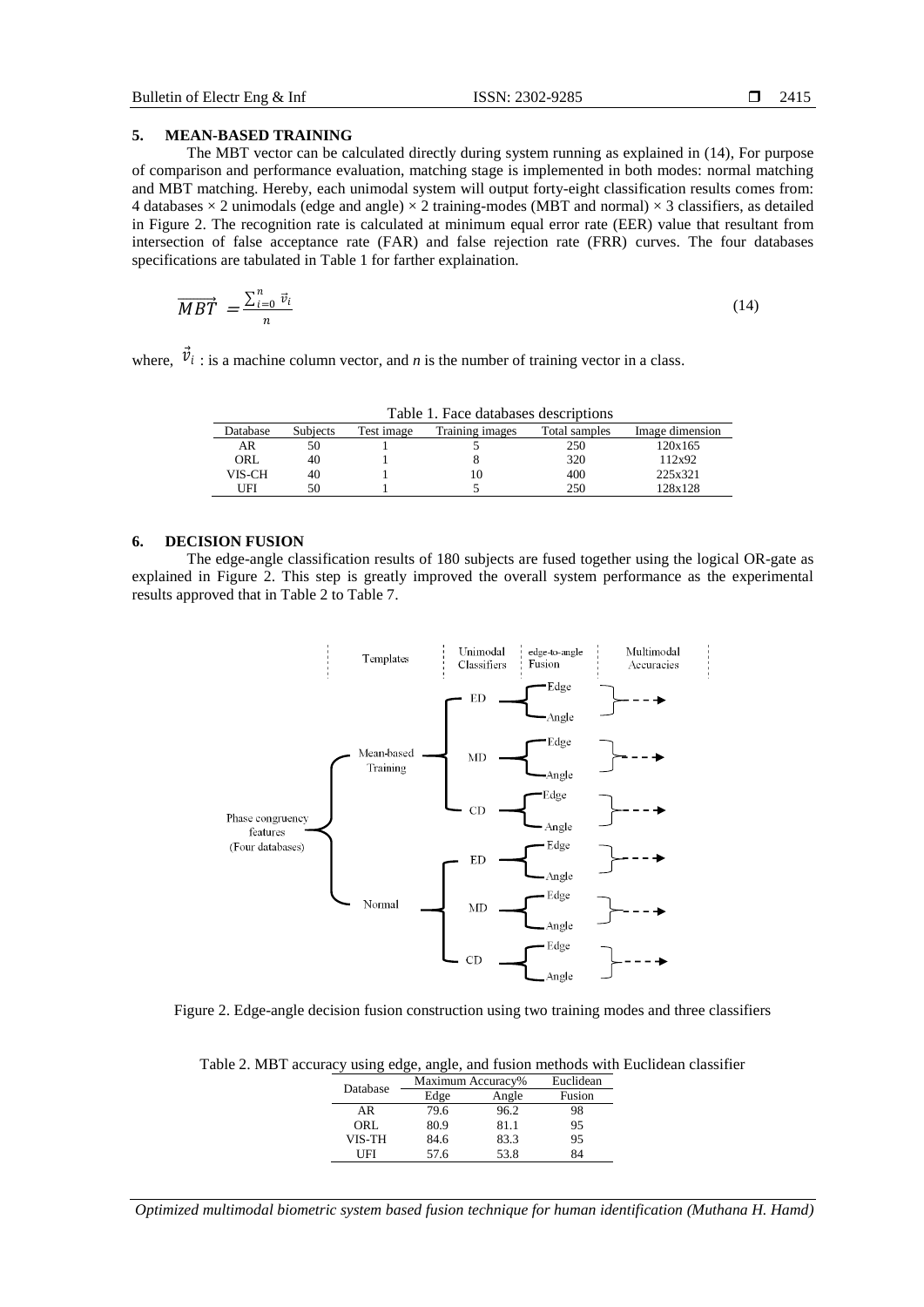| Database | Maximum Accuracy% | Manhattan |        |
|----------|-------------------|-----------|--------|
|          | Edge              | Angle     | Fusion |
| AR       | 82.7              | 92.8      | 96     |
| ORL      | 81.5              | 82.6      | 92.5   |
| VIS-TH   | 85                | 80.9      | 95     |
| I IFI    | 57.7              | 55.8      | 92     |

Table 3. MBT accuracy using edge, angle, and fusion methods with Manhattan classifier

Table 4. MBT accuracy using edge, angle, and fusion methods with Cosine classifier

| Database | Maximum Accuracy% | Cosine |        |
|----------|-------------------|--------|--------|
|          | Edge              | Angle  | Fusion |
| AR       | 94.6              | 91.5   | 98     |
| ORL      | 89.9              | 82.1   | 95     |
| VIS-TH   | 97                | 76.2   | 97.5   |
| I IFI    | 59.4              | 57.4   | 72     |

Table 5. Normal accuracy using edge, angle, and fusion methods with Euclidean classifier

| Database | Maximum Accuracy% | Euclidean |        |
|----------|-------------------|-----------|--------|
|          | Edge              | Angle     | Fusion |
| AR       | 83.8              | 88.9      | 98     |
| ORL      | 85.5              | 78.4      | 95     |
| VIS-TH   | 84.3              | 86.2      | 97     |
| I IFI    | 57.2              | 58.7      | 80     |

Table 6. Normal accuracy using edge, angle, and fusion methods with Manhattan classifier

| Database | Maximum Accuracy% | Manhattan |        |
|----------|-------------------|-----------|--------|
|          | Edge              | Angle     | Fusion |
| AR       | 88.3              | 96        | 98     |
| ORL      | 85.8              | 91.8      | 97.5   |
| VIS-TH   | 87.6              | 93.6      | 97     |
| UFI      | 59.9              | 59.4      |        |
|          |                   |           |        |

Table 7. Normal accuracy using edge, angle, and fusion methods with Cosine classifier

| Database |      | Maximum Accuracy% | Cosine |
|----------|------|-------------------|--------|
|          | Edge | Angle             | Fusion |
| AR       | 95.5 | 94.8              | 100    |
| ORL      | 89.3 | 90.1              | 92.5   |
| VIS-TH   | 94.7 | 90                | 97.5   |
| I IFI    | 56.4 | 59.3              | 68     |

### **7. RESULTS AND DISCUSSION**

The 180 individuals are classified into genuine or imposter according to many considerations such as: edge or angle feature, MBT or Normal training, and type of classiffier. Generally, the maximum performance results in Table 2 to Table 7 can be described and categorized in to unimodal-based MBT performance, unimodal-based Normal training performance, and deciaion fusion performance as follows:

#### **7.1. MBT training performance**

The Euclidean classifier based unimodal system satisfied 96.2% maximum accuracy while the decision fusion improved this rate to 98%. The increment percentage is 1.8. The Manhattan classifier based unimodal system satisfied 92.8% maximum accuracy while the decision fusion improved this rate to 96%. The increment percentage is 1.2. The Cosine classifier based unimodal system satisfied 97% maximum accuracy while the decision fusion improved this rate to 98%. The increment percentage is 1.

### **7.2. Normal training performance**

The Euclidean classifier based unimodal system satisfied 88.9% maximum accuracy while the decision fusion improved this rate to 98%. The increment percentage is 9.1. The Manhattan classifier based unimodal system satisfied 96% maximum accuracy while the decision fusion improved this rate to 98%. The increment percentage is 2. The Cosine classifier based unimodal system satisfied 95.5% maximum accuracy while the decision fusion improved this rate to 100%. The increment percentage is 4.5.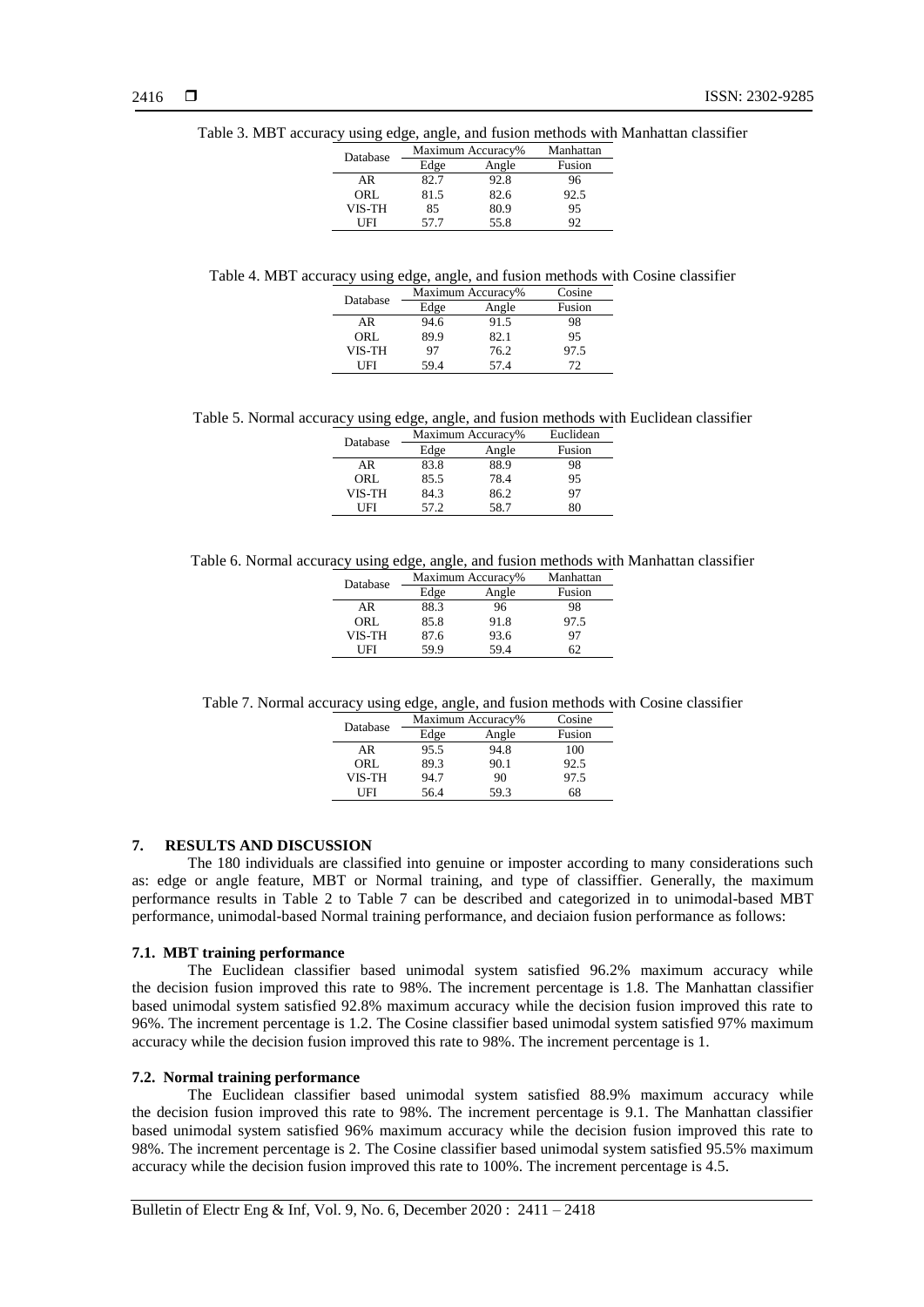Hereby, the MBT training mode has achieved better performance than Normal training mode when the Euclidean and Cosine measurements is applied. Furthermore, the decision fusion technique could improve the unimodal accuracies for all cases and from Table 7, it achieved 100% accuracy rate with increment percentage of 4.5 using: AR dataset, Normal training mode, and Cosine classification. In contrast to the high accuracy rates of AR dataset as explained in the Figures 3 and 4, the UFI dataset contains worst facial images that have different face representation and poses. From Table 3, the decision fusion technique achieved 92% accuracy rate using Manhattan classifier in contrast to 57.7% and 55.8% for edge and angle unimodal systems respectively. This means that, the decision fusion has improved the increment percentage by 34.3 according to the difference between the two maximum accuracies 92% and 57.7%.



Figure 3. Maximum accuracy of multimodal system using MBT training



Figure 4 Maximum accuracy of multimodal system using normal training

#### **8. CONCLUSION**

This paper presented three new concepts in development of human identification system, based on the face recognition approaches. First, the regular feature extraction methods had not been employed within the design, therefore, the phase congruency was the only used approach as a facial feature's detection. This step had an advantage in reducing the biometric system complexity and computation costs. Secondly, the large feature vector size that resulted from the phase congruency detection had now been appropriately resolved with the use of mean-based training technique. The recognition rates for this technique had advanced the normal training in most cases. At last, this work was the first to fuse the decision results for the two separable face features with edge-to-angle relationship. The decision fusion outputs highly improved the overall system performance, even for a low quality dataset such as the UFI. The multimodal system was able to accurately recognize 92% in contrast to 57.7% for a unimodal system, using mean-based training and Manhattan classifier. The new vision of those approved concepts can be a guidance for new developers in their future biometric system plans.

#### **ACKNOWLEDGEMENTS**

Our sincere thanks and gratitude to Al Mustansiriyah University for its support and encouragements.

#### **REFERENCES**

- [1] P. Kovesi, "Image Features from Phase Congruency", *Videre: Journal of Computer Vision Research*, vol. no. 3, pp. 1-26, 1999.
- [2] M. S. Nixon, A. S. Aguado, "Feature Extraction and Image Processing for Computer", 3<sup>rd</sup> ed., Cambridge, *Massachusetts: Academic Press*, 2012.
- [3] S. Gundimada and V. K. Asari, "A Novel Neighborhood Defined Feature Selection on Phase Congruency Images for Recognition of Faces with Extreme Variations", *World Academy of Science, Engineering and Technology International Journal of Computer and Information Engineering*, vol. 1, no. 7, pp. 2074-2080, 2007.
- [4] H. Ragb, V. K. Asari, "Histogram of Oriented Phase (HOP): A New Descriptor Based on Phase Congruency", *Proc. SPIE 2016 Mobile Multimedia/Image Processing, Security, and Applications*, vol. 9869, 2016.
- [5] N. D. Rao, Sk. T. Basha, P. Balakrishna and D Bullibabu, "Face Recognition by PHAse Congruency Modular Kernel Principal Component Analysis", *International Journal of Electrical and Electronic Engineering and Telecommunications*, vol. 6, no. 2, pp. 30-36, 2017.

*Optimized multimodal biometric system based fusion technique for human identification (Muthana H. Hamd)*